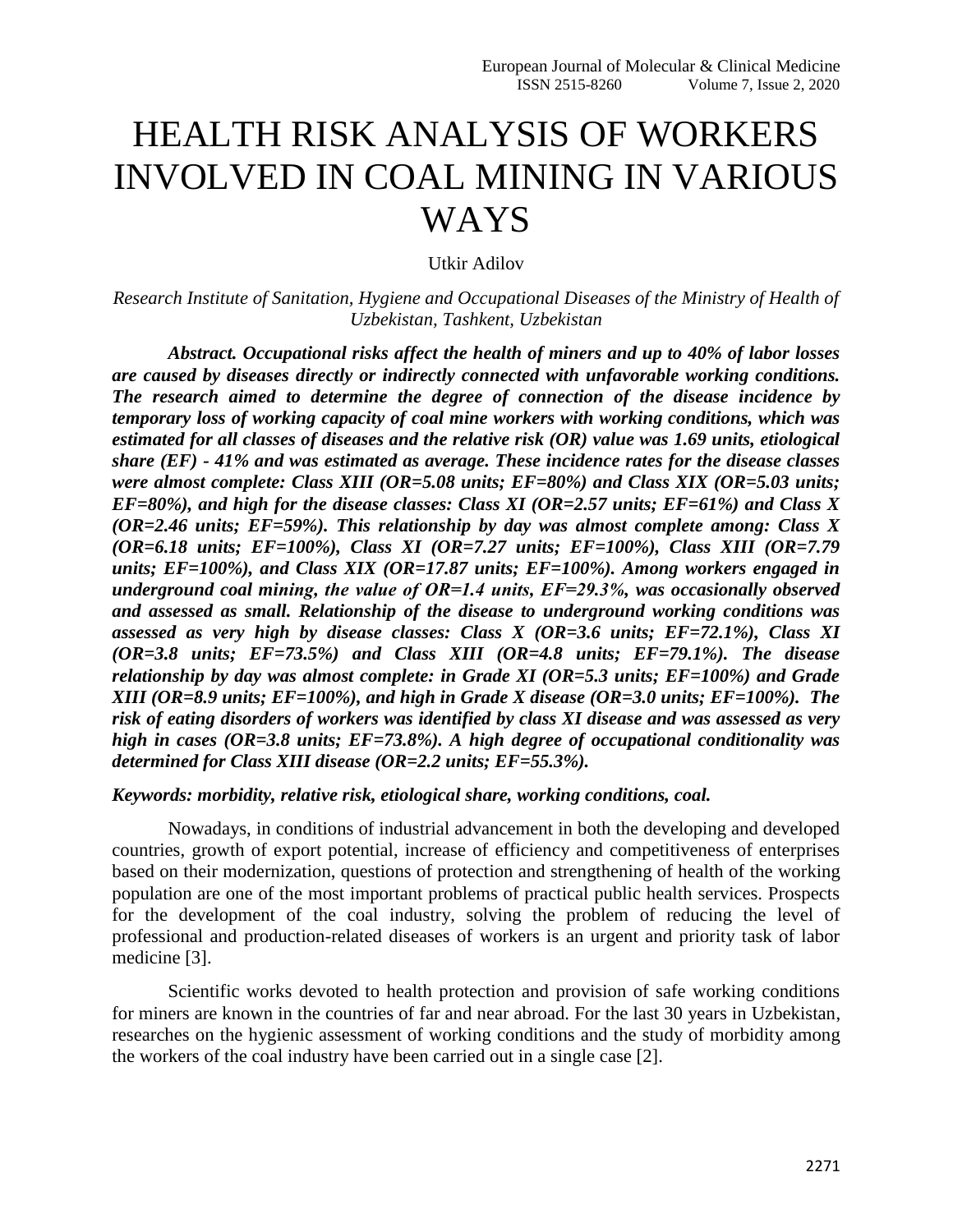The purpose of the study was to determine the degree of causal connection of morbidity with a temporary disability (hereinafter - TD) with the working conditions of workers engaged in coal mining by various means.

The object of the study was 6,250 sick leave sheets of TD and working conditions of workers of the Angren coal mine (open-pit mining method) and coal mine No. 9 Angrenskaya (underground mining method).

**Research methods:** The work was performed according to ISO/IEC 31010:2009 international standard "Risk management. Methods of risk assessment" and professional risk assessment in occupational medicine [3,4].

Rates of morbidity from TD among workers engaged in opencast coal mining for the studied three-year period averaged  $128.1 \pm 3.3$  cases and  $963.7 \pm 55.6$  days. In contrast, the average duration of the 1st case was 7.6±0.8 days of disability per 100 workers. According to E.L. Notkin's scale, the morbidity rate in cases is assessed as "high" and in days - as "average." In the general structure of morbidity with TD on cases occupied the first place of disease of the skeletal-muscular system and connective tissue (XIII class). Second place was occupied by diseases of the digestive organs (XI class), injuries, poisoning and some other consequences of external causes (XIX class), third place - diseases of the respiratory organs (class X), fourth place - diseases of the ear and mastoid process (VIII class) and fifth place - diseases of the circulatory system (IX class). In the general structure of morbidity with TD, the share of the above 6th class diseases were 84.1% (Table 1).

| Disease<br>class | Morbidity with TD                           |                      |                                             |                      |                                      |      |  |  |
|------------------|---------------------------------------------|----------------------|---------------------------------------------|----------------------|--------------------------------------|------|--|--|
|                  | Total cases                                 |                      |                                             | Total days           | the average                          |      |  |  |
|                  | <sub>on</sub><br>average<br>over 3<br>years | per 100<br>employees | <sub>on</sub><br>average<br>over 3<br>years | per 100<br>employees | duration of<br>the 1st<br>case, days | $\%$ |  |  |
| <b>VIII</b>      | 112                                         | 9,36                 | 346                                         | 29                   | 3,08                                 | 7,3  |  |  |
| IX               | 93                                          | 7,78                 | 290                                         | 24                   | 3,11                                 | 6,1  |  |  |
| X                | 194                                         | 16,17                | 1968                                        | 164                  | 10,14                                | 12,6 |  |  |
| XI               | 274                                         | 22,87                | 2540                                        | 212                  | 9,26                                 | 17,9 |  |  |
| XIII             | 346                                         | 28,81                | 1732                                        | 144                  | 5,01                                 | 22,5 |  |  |
| <b>XIX</b>       | 272                                         | 22,64                | 3273                                        | 273                  | 12,05                                | 17,7 |  |  |
| Total            |                                             |                      |                                             |                      |                                      |      |  |  |

|  |  |  |  | Table 1: Disease class ranking among workers of the Angrensky section. |  |
|--|--|--|--|------------------------------------------------------------------------|--|
|  |  |  |  |                                                                        |  |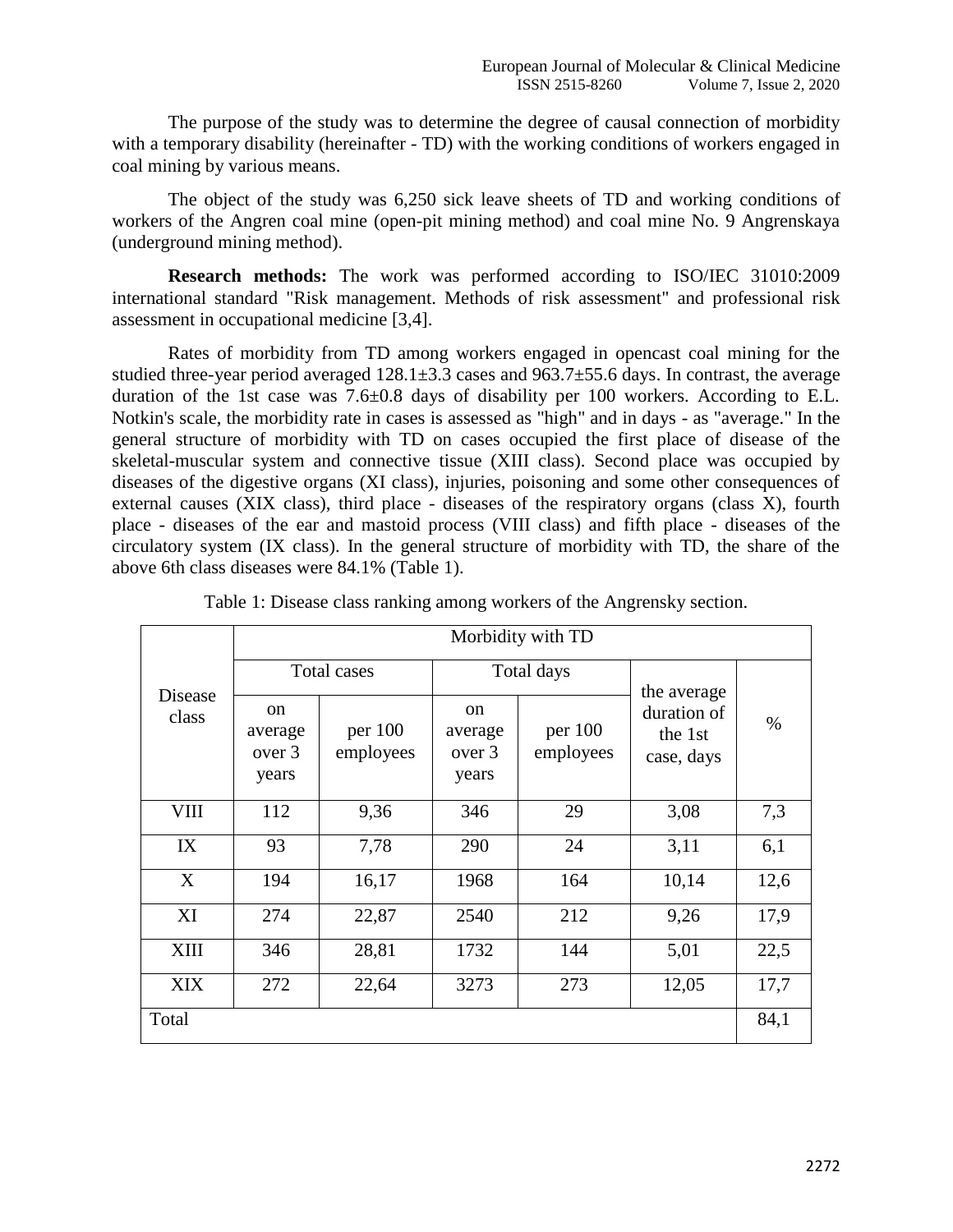In the period under study, the incidence rate of TD for workers engaged in underground coal mining was  $161.5\pm7.6$  cases of disability and  $3649.5\pm436.2$  days of work loss, while the average duration of the first case was  $22.6 \pm 2.7$  days per 100 workers. When comparing the data obtained with E.L. Notkin's scale, the morbidity rate for cases and days of disability can be estimated as "very high." The analysis of morbidity according to the materials of TD has shown that the workers of the 2nd main group of mine <sup>19</sup> "Angrenskaya" had the leading places in 6 classes of diseases, the share of which in the general structure of morbidity was 88,2%.

It should be noted that indicators of morbidity from TD in cases of disability, injury, poisoning and some other consequences of external causes (XIX class) took the first rank; respiratory diseases (class X) took the second place; digestive diseases (XI class) took the third place.

The fourth, fifth and sixth rank places were consistently occupied by diseases of the musculoskeletal system and connective tissue (class XIII), diseases of the circulatory system (class IX) and diseases of the eye and its appendage (class VII) (Table 2).

|                  | Morbidity with TD                           |                      |                                             |                        |                                      |      |  |  |  |
|------------------|---------------------------------------------|----------------------|---------------------------------------------|------------------------|--------------------------------------|------|--|--|--|
| Disease<br>class | Total cases                                 |                      |                                             | Total days             | the average                          |      |  |  |  |
|                  | <sub>on</sub><br>average<br>over 3<br>years | per 100<br>employees | <sub>on</sub><br>average<br>over 3<br>years | per $100$<br>employees | duration of<br>the 1st case,<br>days | $\%$ |  |  |  |
| VII              | 19,0                                        | 6,8                  | 404                                         | 33,7                   | 10,4                                 | 4,2  |  |  |  |
| IX               | 24,0                                        | 8,6                  | 290                                         | 24,2                   | 3,1                                  | 5,3  |  |  |  |
| X                | 95,0                                        | 33,9                 | 1968                                        | 164,0                  | 10,1                                 | 21,0 |  |  |  |
| XI               | 80,3                                        | 28,7                 | 2540                                        | 211,7                  | 9,3                                  | 17,8 |  |  |  |
| XIII             | 80,0                                        | 28,6                 | 1732                                        | 144,3                  | 5,0                                  | 17,7 |  |  |  |
| <b>XIX</b>       | 100,7                                       | 36,0                 | 3273                                        | 272,8                  | 12,0                                 | 22,3 |  |  |  |
| Total            |                                             |                      |                                             |                        |                                      |      |  |  |  |

Thus, employees with the underground method of coal mining have higher morbidity rates than employees with open coal mining: 1.3 times - for the number of disability cases, 3.8 times - for the number of days of work loss and 3 times - for the average duration of the 1st case.

Consequently, working conditions in underground coal mining have a more significant impact on morbidity rates than those of the aboveground group of workers.

Comparative assessment of disease classes by their specific weight showed that the main disease classes of coal industry workers are XIII, X, XI and XIX classes of diseases, which in the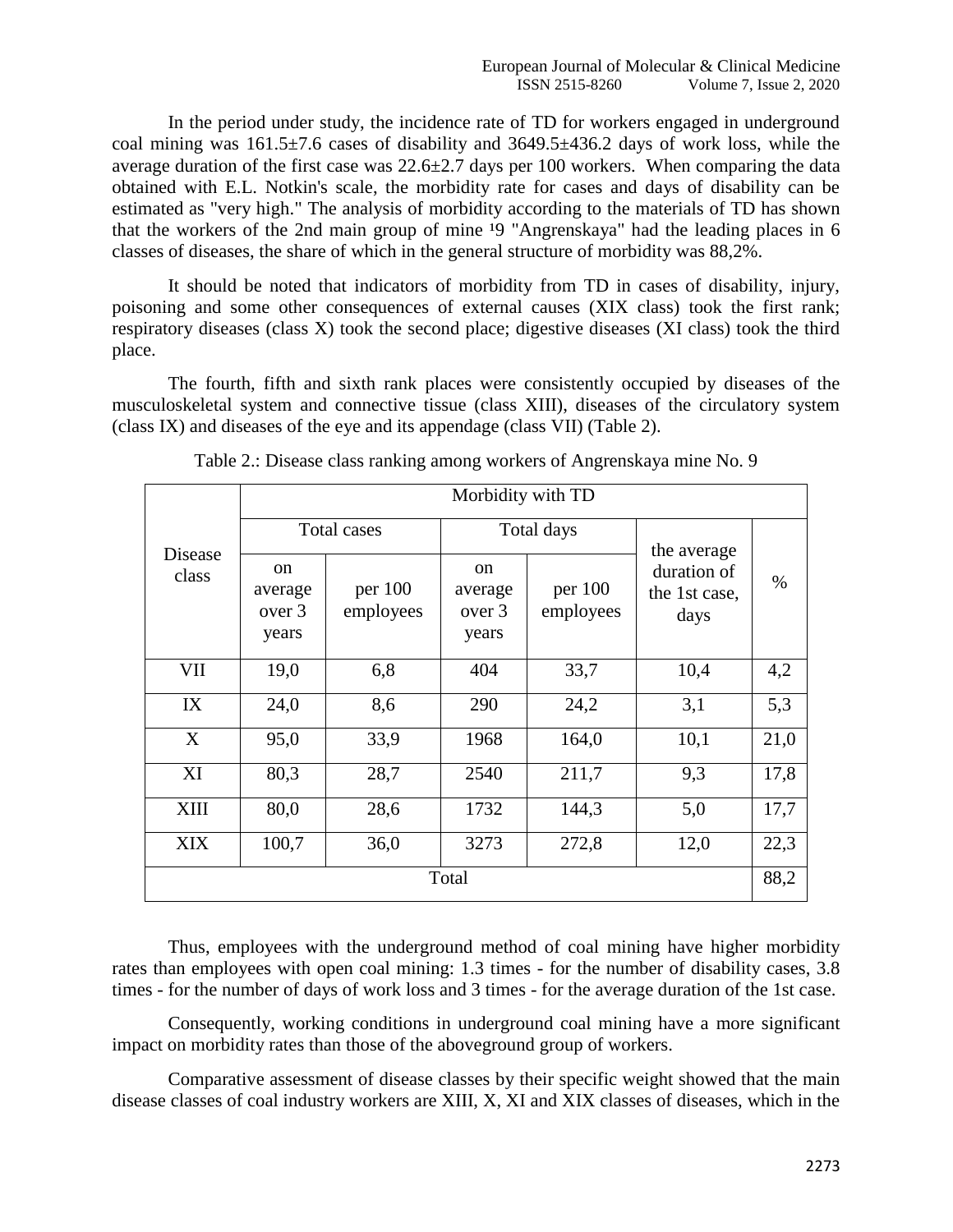general structure of morbidity, regardless of the method of coal mining, take the leading places. However, reliable differences in the specific weight of disease classes of workers of the main groups of the Angrensky mine and mine #9 "Angrenskaya" were revealed in the diseases of the ear and mastoid process (P<0,001), respiratory organs (P<0,001) and musculoskeletal system and connective tissue  $(P<0.01)$ . The share of respiratory diseases  $(X \text{ class})$  is higher among workers of underground coal mining, while ear and mastoid diseases (VIII class), diseases of musculoskeletal system and connective tissue (XIII class) prevail among workers engaged in open coal mining. A comparative analysis of the proportion of morbidity with TD by disease classes among workers of the 1st experimental group (Angrensky surface mine) and the 2nd experimental group (Angrenskaya mine #9) is presented in Table 3.

| Disease class | "Angrenskiy" section. | Mine #9 "Angrenskaya" | P    |         |      |
|---------------|-----------------------|-----------------------|------|---------|------|
|               | M                     | $\pm m$               | M    | $\pm m$ |      |
| VII           | 2,5                   | 0,5                   | 4,2  | 5,5     |      |
| <b>VIII</b>   | 7,3                   | 0,7                   | 1,3  | 0,6     | ***  |
| IX            | 6,1                   | 2,6                   | 5,3  | 1,2     |      |
| X             | 12,6                  | 0,7                   | 21,0 | 2,2     | ***  |
| XI            | 17,9                  | 1,1                   | 17,8 | 2,3     |      |
| <b>XIII</b>   | 22,5                  | 1,1                   | 17,7 | 1,2     | $**$ |
| <b>XIX</b>    | 17,7                  | 0,9                   | 22,3 | 2,4     |      |

Table 3.:The proportion of disease classes among workers of the Angrensky open-pit and mine #9 Angrenskaya

Note: \*\* - Р<0,01; \*\*\* - Р<0,001

We have studied the degree of causal connection of morbidity with TD and working conditions of workers engaged in opencast and underground coal mining. To assess the degree of production conditionality, we used relative risk indicators (OR, i.e.) and the etiological share of risk factors (EF, %) in working conditions in the development of morbidity [5,6].

The degree of correlation between the incidence of diseases at the Angren coal mine and working conditions was assessed for all classes of diseases with an average relative risk of 1.69 i.e., the etiological share of 41% and was assessed as average. The degree of connection of morbidity with working conditions of workers engaged in surface coal mining was almost completely high for diseases of digestive organs (OR=2.57 units; EF=61%) and respiratory organs (ОR=2.46 units; EF=59%). An almost complete correlation was observed for diseases of the musculoskeletal system and connective tissue (ОR=5.08 units; EF=80%), as well as for poisoning injuries (OR=5.03 units; EF=80%).

The analysis of morbidity data from the Angren section workers' TD with the calculation of relative risk by days of disability allowed to establish the degree of connection by the high classes of diseases as almost complete.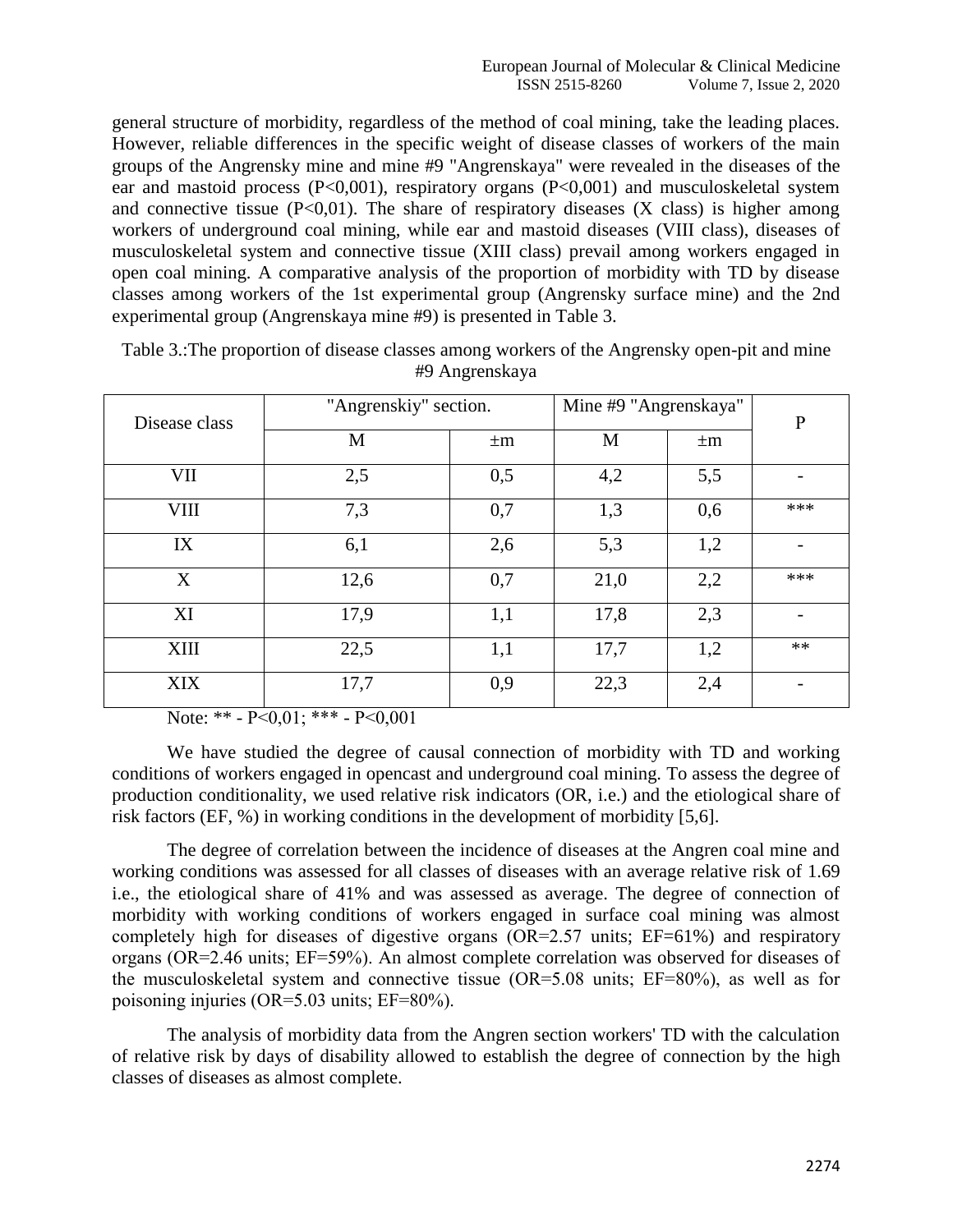The data presented in Tab. 1. indicate that the highest risk of health disorders among workers in the Angrensky transect is registered by diseases of the musculoskeletal system (class XIII) and injury (class XIX).

This situation can be explained by the fact that the working conditions of the workers of the Angrensky incision are characterized by the combined effect of a complex of harmful and dangerous factors and the general classes of working conditions established by the 3rd complex method corresponded to the 4th class of the 3rd class and 4th class (combined effect of general and local vibration, work in adverse microclimatic conditions in a warm period of the year, increased dustiness, pollution with harmful chemicals, labor severity and intensity of the work process).



Figure 1: Relative risk of morbidity from TD by the number of cases of Angrensky transect workers, depending on working conditions, i.e. the number of cases in the Angrensky transect.

For other classes of diseases, identified in the analysis of morbidity materials from the TTD, no causal relationship of morbidity with working conditions of Angrensky transect workers was revealed.

In terms of total employee morbidity in mine #9 "Angrenskaya" revealed a small degree of occupational conditionality with working conditions. At the same time, very high indicators of relative risk and etiological share were found for diseases of the musculoskeletal system and connective tissue (OR=4.8 units; EF=79.1%), which corresponds to a strong connection of diseases of this class with working conditions. A very high degree of occupational conditionality is also established for diseases of the digestive system (OR=3.8 units; EF=73.5%) and respiratory system (OR=3.6 units; EF=72.1%).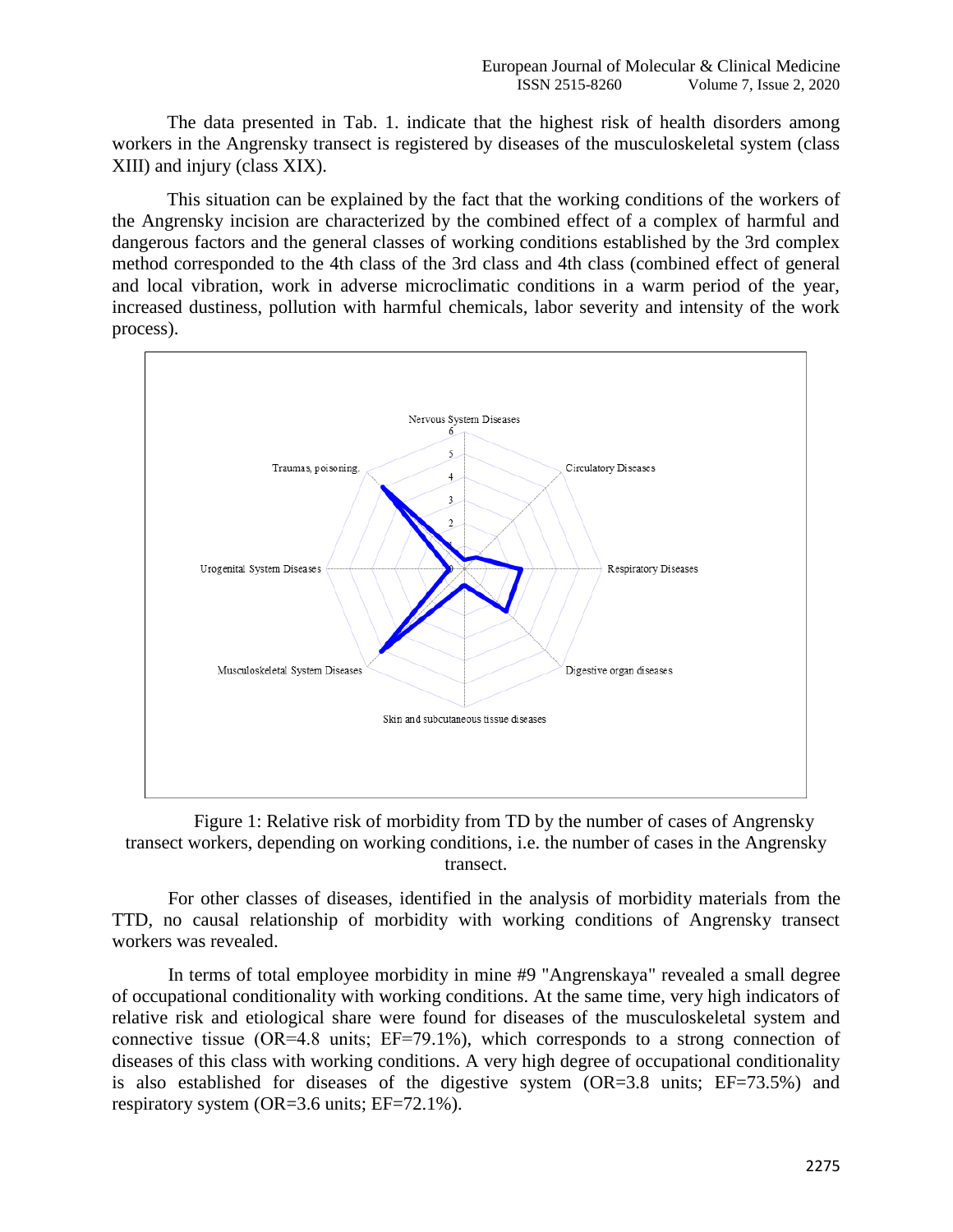The values of the relative risk of injuries and poisonings were 1.6 units and the etiological share was 37.9%, the values of which correspond to the average degree of occupational conditionality.

On the days of total disability from TD of workers in mine #9 "Angrenskaya," the value of relative risk was 1.8 units, which corresponded to the value of etiological proportion - 100%, i.e. the degree of occupational conditionality for all identified diseases with working conditions was estimated as average.

At the same time, the greatest risk of health disorders in workers of Mine #9 "Angrenskaya" on days of disability was revealed in connection with diseases of the musculoskeletal system (OR=8.9 units; EF=100%), digestive organs (OR=5.3 units; EF=100%) and respiratory organs (OR=3.0 units; EF=100%). At the same time, the degree of connection with working conditions was assessed as almost complete and high.



Figure 2: Relative risk of morbidity from HTP by the number of cases at Angrenskaya mine workers, depending on working conditions, i.e. the number of cases at Angrenskaya mine.

The development of these diseases is associated with adverse factors of working conditions, such as general and local vibration, increased dustiness, noise, labor severity and labor process tension. The data presented in Figure 2. shows that the highest risk of health disorders among the workers of Mine #9 "Angrenskaya," as well as the Angrensky section, is registered by diseases of the musculoskeletal system (XIII class).

The results of the calculation of OR and EF morbidity rates from TD depending on working and nutrition conditions for workers of Angrensky and Angrenskaya mine #9 are presented in tables 4, 5.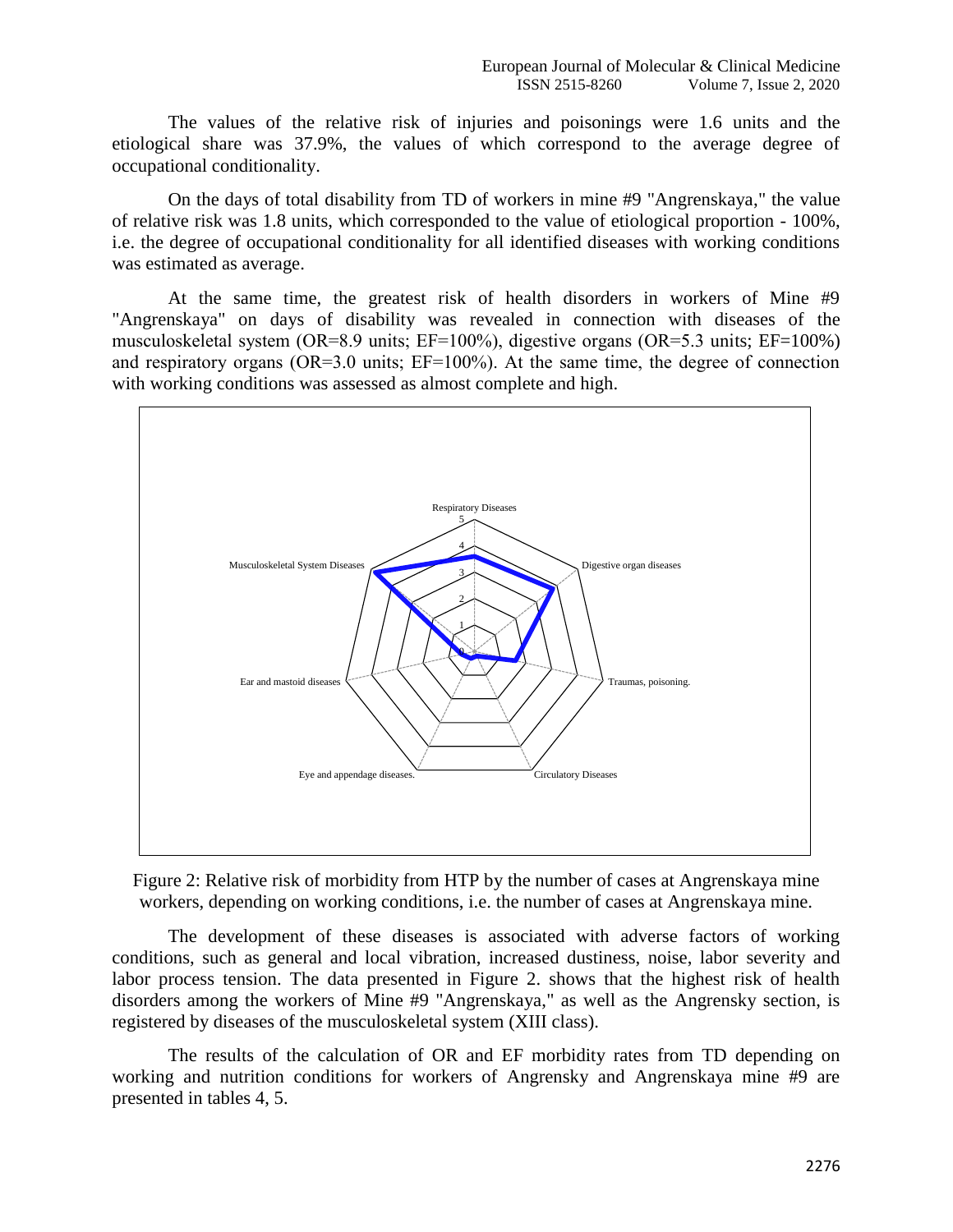The highest risk of health disorders among workers of the Angrensky transect and mine #9 "Angrenskaya," associated with eating disorders, was identified by diseases of the digestive organs and, in cases, was assessed as very high (ОR=3.8 units; EF=73.8%). A high degree of professional conditioning was determined by diseases of the musculoskeletal system and connective tissue (OR=2.2 units; EF=55.3%) (Fig.3).

The analysis of the obtained materials indicates that for the rest of the studied disease classes, no connection with food behavior disorders was revealed.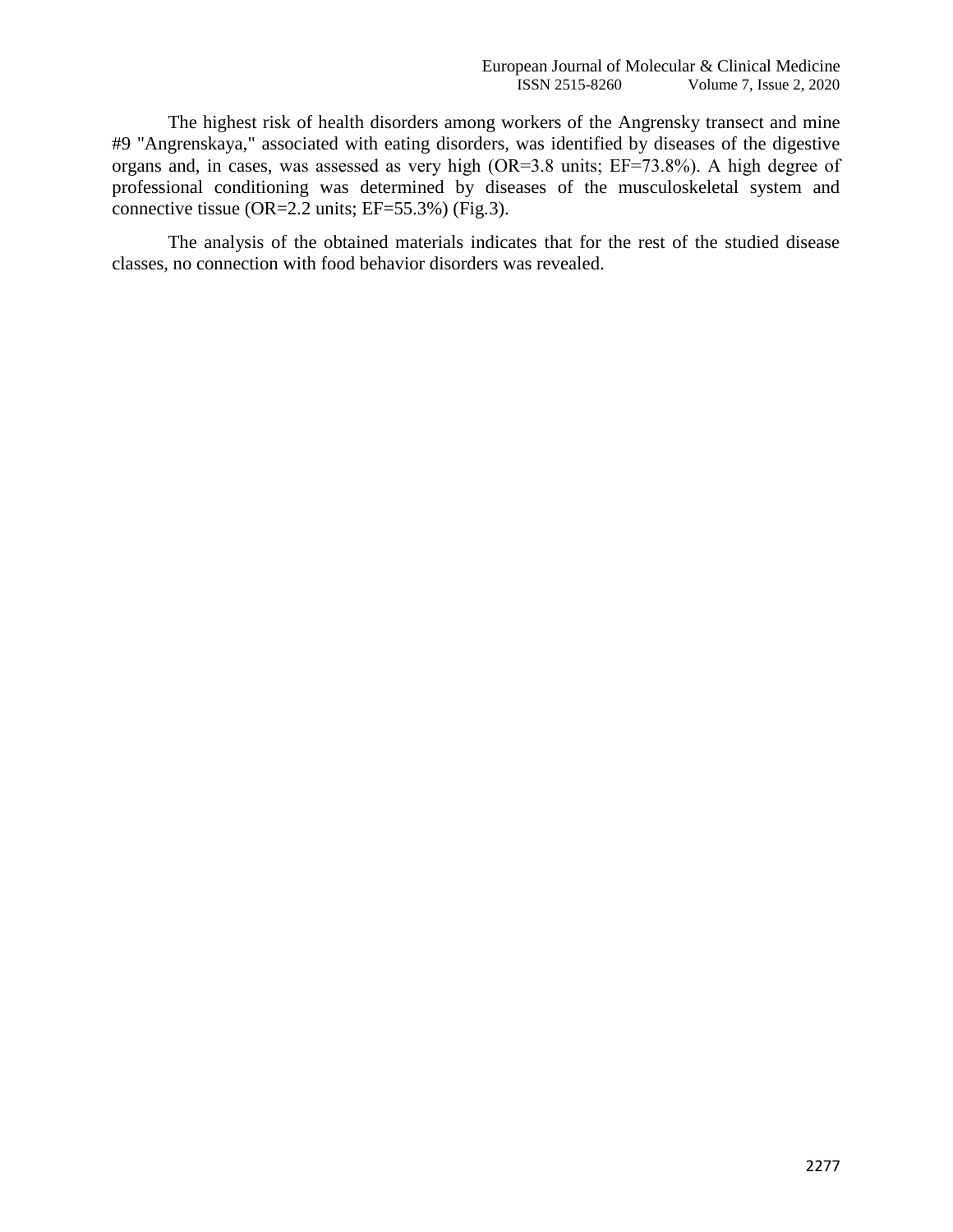|                                       | Indicator of bonding assessment |                       |                  |           |       |                  |  |  |
|---------------------------------------|---------------------------------|-----------------------|------------------|-----------|-------|------------------|--|--|
| Disease classes                       |                                 | By cases              | By days          |           |       |                  |  |  |
|                                       | OR, unit.                       | EF, %                 | hazard tolerance | OR, unit. | EF, % | hazard tolerance |  |  |
|                                       |                                 | "Angrensky" section   |                  |           |       |                  |  |  |
| Nervous System Diseases               | 0,43                            | $-132$                | null             | 0,41      | 99    | null             |  |  |
| <b>Circulatory Diseases</b>           | 0,73                            | $-38$                 | null             | 0,77      | 100   | null             |  |  |
| <b>Respiratory Diseases</b>           | 2,46                            | 59                    | high             | 6,18      | 100   | almost complete  |  |  |
| Digestive organ diseases              | 2,57                            | 61                    | high             | 7,27      | 100   | almost complete  |  |  |
| Skin and subcutaneous tissue diseases | 0,69                            | $-44$                 | null             | 1,07      | 100   | small            |  |  |
| Musculoskeletal diseases              | 5,08                            | 80                    | almost complete  | 7,79      | 100   | almost complete  |  |  |
| <b>Urogenital System Diseases</b>     | 0,64                            | $-56$                 | null             | 0,66      | 99    | null             |  |  |
| Traumas, poisoning.                   | 5,03                            | 80                    | almost complete  | 17,87     | 100   | almost complete  |  |  |
| Total.                                | 1,69                            | 41                    | average          | 3,02      | 100   | high             |  |  |
|                                       |                                 | "Angrenskaya" mine #9 |                  |           |       |                  |  |  |
| Traumas, poisoning.                   | 1,6                             | 37,9                  | average          | 0,6       | 99    | null             |  |  |
| <b>Respiratory Diseases</b>           | 3,6                             | 72,1                  | very high        | 3,0       | 100   | high             |  |  |
| Digestive organ diseases              | 3,8                             | 73,5                  | very high        | 5,3       | 100   | almost complete  |  |  |
| Musculoskeletal System Diseases       | 4,8                             | 79,1                  | very high        | 8,9       | 100   | almost complete  |  |  |
| <b>Circulatory Diseases</b>           | 0,2                             | $-307,5$              | null             | 0,2       | 97    | null             |  |  |
| <b>Eye Diseases</b>                   | 0,3                             | $-264,0$              | null             | 0,5       | 99    | null             |  |  |
| Ear and mastoid diseases              | 0,5                             | $-86,7$               | null             | 0,5       | 99    | null             |  |  |
| Total.                                | 1,4                             | 29,3                  | small            | 1,8       | 100   | average          |  |  |

Table 4: Assessment of the causality degree of morbidity of workers involved in surface and underground coal mining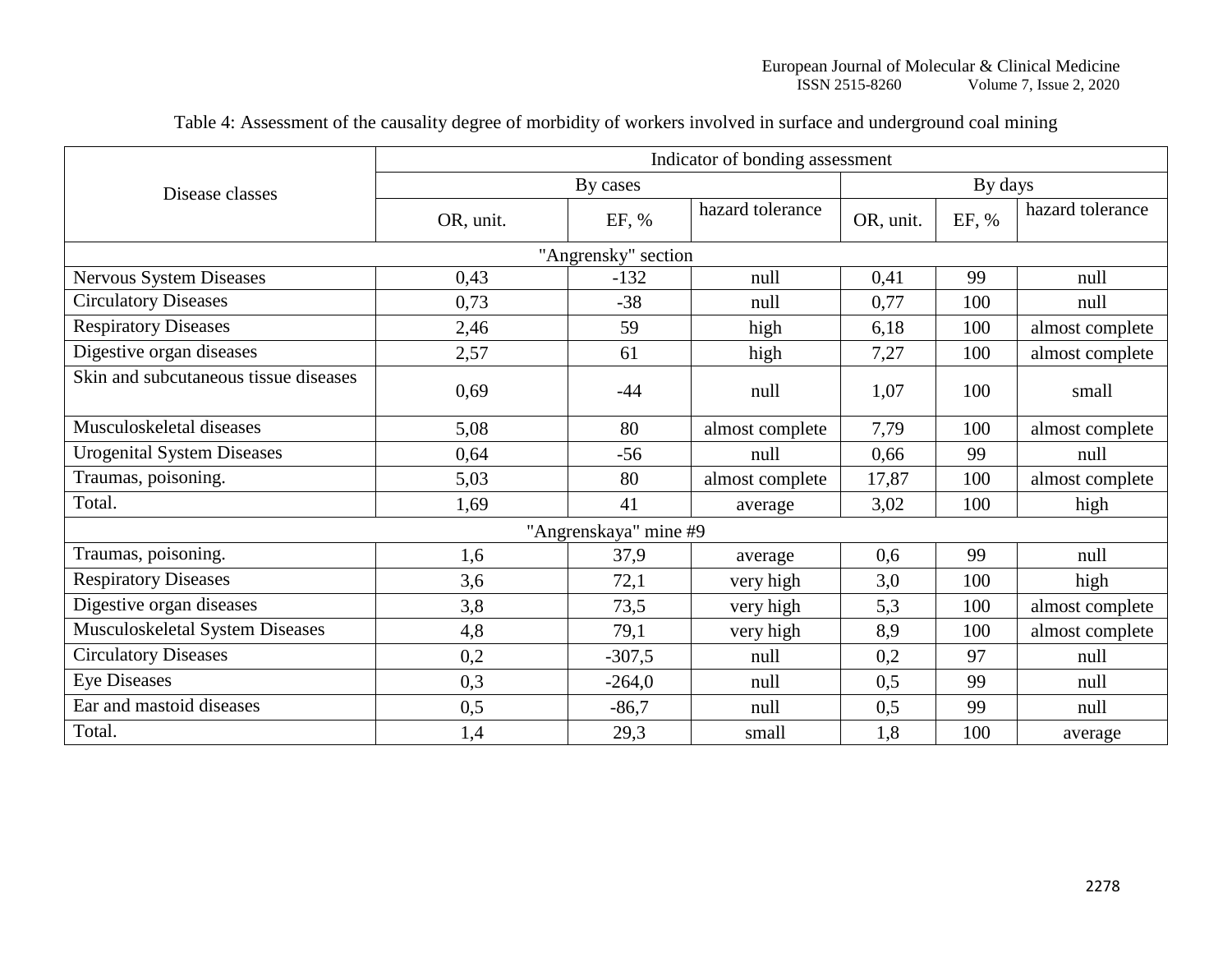Table 5: Assessment of the causality degree of morbidity of workers with food behavior involved in surface and underground coal mining

|                                                                  | Indicator of bonding assessment |          |                     |           |       |                     |  |  |
|------------------------------------------------------------------|---------------------------------|----------|---------------------|-----------|-------|---------------------|--|--|
|                                                                  |                                 |          | By days             |           |       |                     |  |  |
| Disease classes                                                  | OR, unit.                       | EF, %    | hazard<br>tolerance | OR, unit. | EF, % | hazard<br>tolerance |  |  |
| "Angrensky" section, "Angrenskaya" mine #9                       |                                 |          |                     |           |       |                     |  |  |
| <b>Respiratory Diseases</b>                                      | 0,5                             | $-83,3$  | null                | 0,5       | 99    | null                |  |  |
| Digestive organ diseases                                         | 3,8                             | 73,8     | very high           | 5,3       | 100   | almost<br>complete  |  |  |
| Skin and subcutaneous tissue diseases                            | 0,4                             | $-158,6$ | null                | 0,5       | 99    | null                |  |  |
| Musculoskeletal and connective tissue diseases                   | 2,2                             | 55,3     | high                | 3,0       | 100   | high                |  |  |
| Injuries, poisoning and some other effects of<br>external causes | 0,6                             | $-56,6$  | null                | 0,5       | 99    | null                |  |  |
| Other diseases                                                   | 0,3                             | $-293.0$ | null                | 0,5       | 99    | null                |  |  |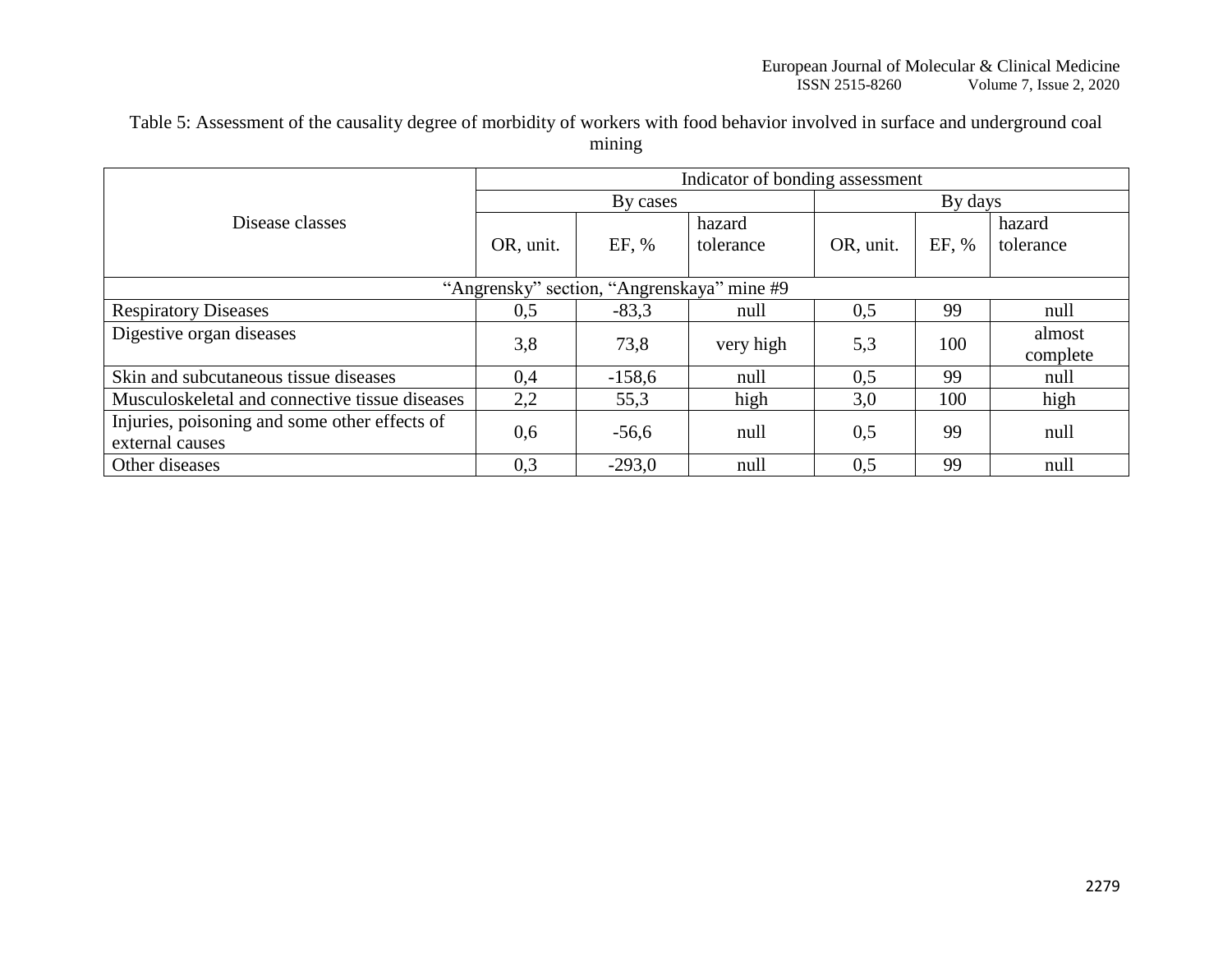

Figure 3. The relative risk of morbidity from TD by the number of cases among workers of Angrensky and Angrenskaya mine operations, depending on food behavior, units.

## **CONCLUSIONS**

1. The values of relative risk and the etiological share of morbidity with temporary disability among workers of coal mining enterprises were the basis for the assessment of occupational risks associated with working conditions and affecting their health, with a very high, high and almost complete degree of conditionality.

2. Establishment of a very high degree of connection of morbidity with working conditions by diseases of the musculoskeletal system, digestive and respiratory organs among workers of the underground mine #9 "Angrenskaya" (OR = 3.6-4.8 units; EF = 72.1-79.1%), an almost complete and high degree of connection among workers of the Angrensky open-pit mine ( $OR =$ 2.5-5.1 units). Besides, the very high and high degree of dependence on diseases of the musculoskeletal system and digestive organs on food behavior ( $OR = 2.2-3.8$  units.;  $EF = 55.3-$ 73.8%), indicates the professional condition of these diseases on working conditions and nutrition.

3. The complex influence of dust, general and local vibration, noise, labor severity and labor process tension has a significant impact on the organism of coal industry workers; the revealed connection of morbidity with working conditions of very high, high and almost full degree of professional conditionality among workers engaged in open and underground coal mining proves the connection of morbidity with harmful and dangerous working conditions.